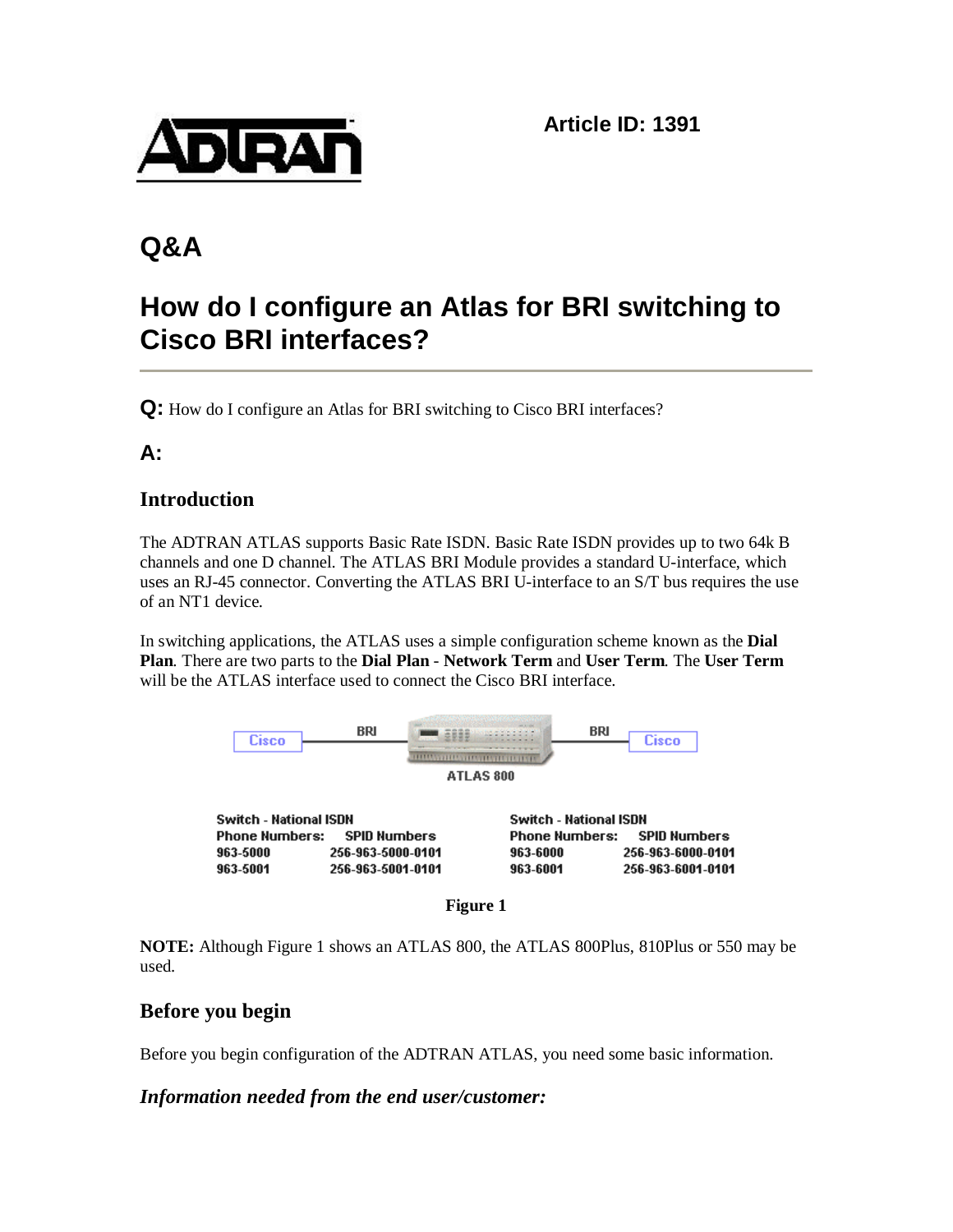- Switch Type of the BRI line\* (determined by the BRI switch i.e., ATLAS)
- Phone Numbers for the BRI
- SPIDS for the BRI line\* (See note on creating these in the section *Configuring the ATLAS BRI Interface*.)
- Determine if the Cisco's BRI interface is a U or S/T interface.\*

**\* NOTE:** The Switch Type and SPIDS for the BRI are user-defined. Remember to use an NT1 device between the Cisco and the ATLAS if the BRI interface is S/T.

## **Configuring the ATLAS BRI Interface**

To create the network shown in Figure 1, you must configure the BRI side of the network in the **User Term** portion of the **Dial Plan**. The **User Term** configuration is concerned with the following fields:

#### **In # Accept**

This represents the phone number associated with the BRI Line. Calls coming into the ATLAS matching the **In # Accept list** are routed to this port. For example, if all calls to phone number 963-5000 should be routed to the BRI on Slot 1, Port 1 (1.1), the **In # Accept List** for 1.1 will contain the number 963-5000.

#### **Out Number Reject List**

Typically left blank. This feature can also be used to restrict outbound calls. In contrast to the Accept List, the Reject List blocks all calls meeting the criteria entered in this field.

#### **Interface Configuration**

This contains user-defined provisioning information for the BRI. The user-defined information is local to the ATLAS and the BRI terminal equipment. Do not contact your telco for this information; this is completely independent of the PRI provisioning. For example, in Figure 1, the switch type is National ISDN, and the number of active B channels is 2. The BRI has two phone numbers associated with it along with two corresponding SPIDS. Configure this BRI with the following parameters.

#### **Switch Type:**

National ISDN

#### **SPID LIST:**

| Phone Number | <b>SPID</b>    | $ C$ alls |
|--------------|----------------|-----------|
| 963-5000     | 25696350000101 |           |
| 963-5001     | 25696350010101 |           |

**NOTE:** The SPIDS were created using a standard format of area code, phone number, and suffix of 0101. Use this format to avoid any problems with minimum length requirements. Make sure to program the same SPIDS in the Cisco's BRI interface as well as the ATLAS.

### **Configuring the Cisco BRI Interface**

The Cisco's BRI interface needs to be set up to match the ATLAS. First, you need to set the ISDN switch-type to National ISDN-1. Then you need to enter the SPIDS exactly as you did in the ATLAS. Be sure to add the LDN or phone number at the end of the SPID command. Finally, configure the Cisco's BRI interface for the type of dialing you wish to do. A sample of how the Cisco's configuration should look is shown below.